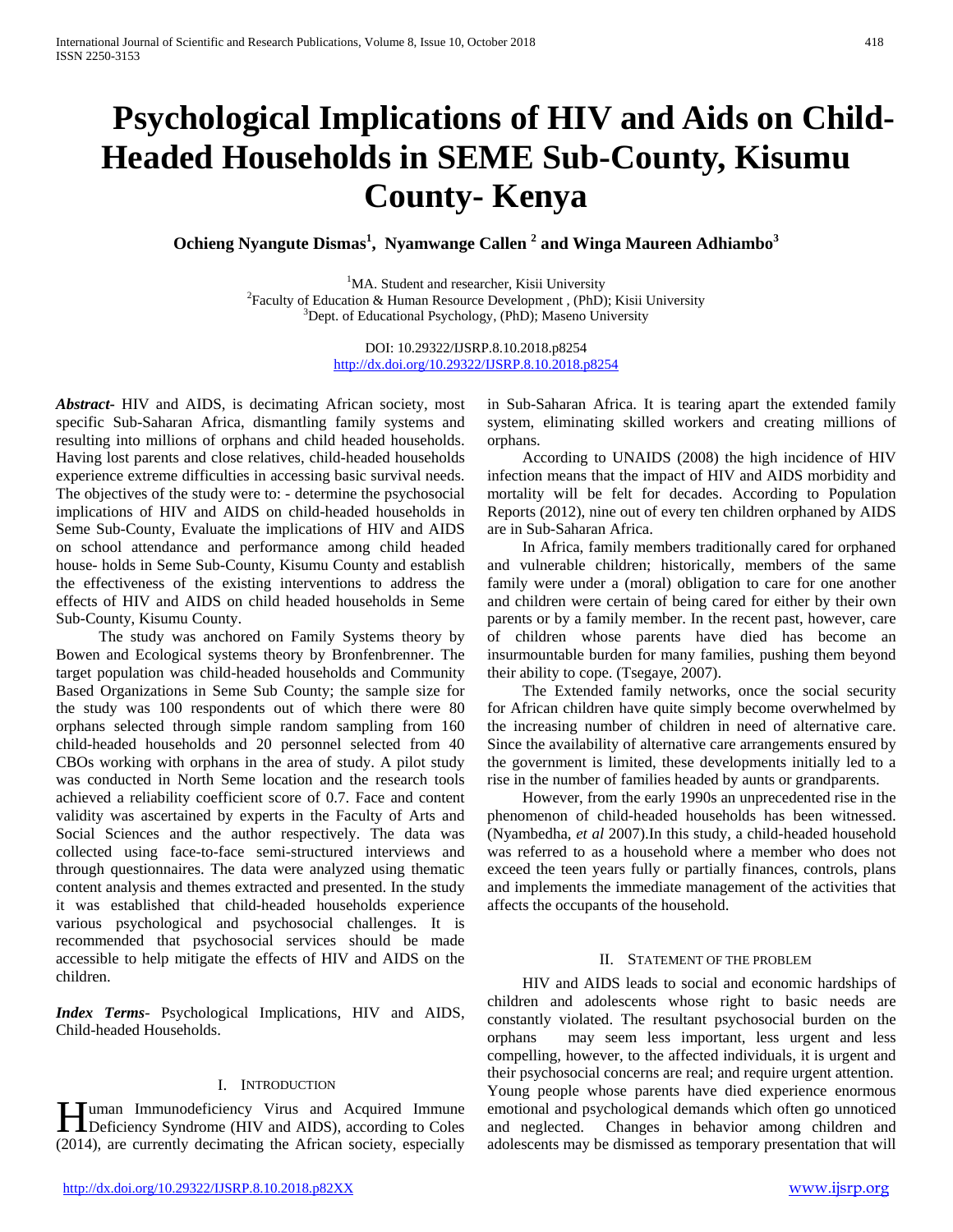pass rather than an indicator of psychological trauma with possible long-term implications. Some of the commonest effects include; anxiety, stress, low self-esteem, frustrations and other behavioral changes. In Seme Sub County, how the orphans sustain their disrupted life after the loss of their parents is no longer an extended family affair. Their situation is made worse by the fact that AIDS-related deaths in the communities have increased at an alarming rate. The multiplication of child-headed households within the area of study was an indicator of the magnitude of the problem.

## **Psychosocial implications of HIV and AIDS on child-headed households**

 Death of a parent is considered a crisis for any child (Dane, 2007). However, reports from different studies indicate that grieving process may be particularly difficult for children orphaned by AIDS due to material and psychological stress that often accompany the parents' illness and death (Wild, 2001). Parental loss in childhood is quite traumatizing and is considered a major cause of depression in young aduts.

 In a study in Rwanda, clinical depression was common among youth (aged 13-24) who headed households. The heads of households who reported higher levels of depressive symptoms, social isolation, and/or lack of adult support were also more likely to report that children under 5 in the home were showing more signs of socio emotional disruption" (Boris *et al.,* 2006,).

In another study in Uganda, depression was found to be higher among orphans than matched non-orphans. Depression among orphans was found to be associated with smaller household sizes, which suggests the potentially buffering function of a larger support system (Atwine *et al.,* 2008).

 In a related study in Namibia, there were significant levels of suicidal ideation among child-headed households (Ruiz-Casares, 2010). Nevertheless, like adults, children are grieved by the loss of their parents. However, unlike adults' children often do not feel the full impact of the loss simply because they may not immediately understand the finality of death. This prevents them from going through the grieving process, which is necessary to recover from the loss. Children therefore are at risk of growing up with unresolved negative emotions that are often expressed with anger and depression.

 However multiple studies in sub-Saharan Africa have demonstrated that HIV and AIDS orphan- hood is associated with emotional distress – particularly with regard to symptoms of anxiety, depression, and post-traumatic stress (Atwine, Cantor-Graae, &Bajunirwe, 2010; Bhargava, 2009; Cluver & Gardner, 2014; Nyamukapa *et al*., 2008).

## **Stigma and discrimination on child-headed households**

 The negative attitude and judgment projected towards persons with AIDS, their partners and children and rejection by their extended family, friends and the society may lead the affected individuals to withdraw from social support networks because of the ramification of disclosure (Herek and Glunt 2011). The stigma attached to HIV and AIDS exacerbates the trauma already experienced and hampers the bereavement process due to the secrecy of AIDS deaths. The bereaved in most cases lack the necessary emotional support because they would not want to disclose to other people the pain and sorrow for fear

that other people will learn the cause of their relative's death. Even though awareness of HIV and AIDS is now high in most of Sub Saharan Africa nevertheless many children whose parents have died of the virus still face stigma and discrimination (Ayieko, 2007).

#### **Emotional effects of HIV& AIDS on child headed families**

 In a study of child-headed households in the Free State province of South Africa it was found that some children experienced a feeling of vulnerability, the absence of a feeling of security (Leatham, 2006). They feared for their safety, worrying about being physically attacked or mobbed. The children compensated by being careful to be home before dark, avoiding drug and alcohol use and having fewer friends.

 Children receive a lot of social, physical and psychological security from parents, but a lack of this assurance makes a child feel handicapped, uncertain of his own abilities, fearful and therefore on the defensive.

When failing to provide emotional security to the children, parents cause unhappiness, lack of loyalty and tension (Wanda 2007). Children from child-headed households are likely to miss this kind of security.

 They develop defense mechanisms to protect themselves such as aggressive behavior when they play with other children. The remote awareness that they have to stand up for themselves makes them aggressive in order to control the situations around them. This way they become bullies. As Crosson-Tower highlights the residual effects of family maltreatment leads to having difficulty trusting others, having low self -esteem, anger, impaired objects relation, impaired parenting abilities, lowered intelligence, impaired development, verbal inaccessibility, inability to play, difficulty with relationships, abuse of alcohol and drugs and perception of powerlessness (Crosson, 2010).

 Although past victims demonstrate an ability to survive despite incredible odds, they lack a true sense of trust in themselves. Not only have they lacked encouragement and stimulation to develop a positive self- image but they have modeled themselves as parents who thought little of themselves also (Crosson, 2010). Children are in several cases forced to go without some basic provisions, something that compromises their dignity. For example, some female children do not wear inner linen or use sanitary towels because of the opportunity costs involved. They are forced to choose between buying food and other basic provisions and their personal needs. Such difficult situations can make children grow up with feelings of bitterness and may be at times overwhelmed when faced with other challenges.

## **Effects on school attendance and performance**

 Children belonging to child-headed households may be compelled to leave school, as a consequence of poverty or in order to comply with the responsibilities of household heads (Meintjes *et al,* 2009). When a parent becomes ill, the education of a child is disrupted. Children may be unable to go to school because there is no money to pay for books and fees or because they experience rejection or discrimination. Some must leave school to help care for younger children or to earn an income to help support the household (Government of Kenya, 2004).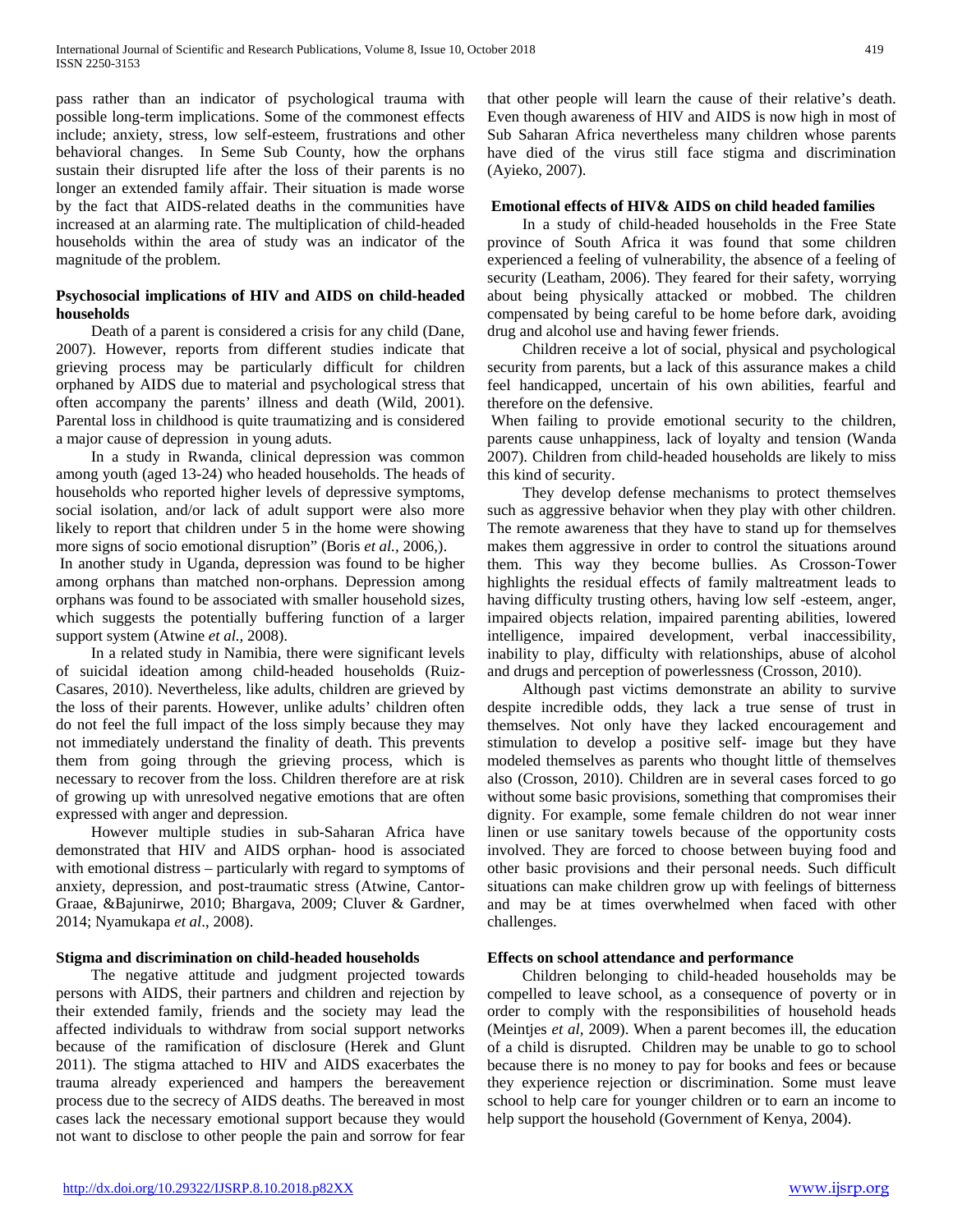Children that are deprived schooling are generally hampered in their ability to achieve their full potential, and would not contribute effectively to the society because of lack of knowledge and skills. A good school education can give children a higher self-esteem, better job prospects and economic independence. As well as lifting children, out of poverty, such an education can also give children a better understanding of HIV and AIDS, decreasing the risk that they will become infected (Bennel, 2012; Subbarao & Raney, 2011).

 The abolition of school fees in Kenya is a step in the right direction that will help keep children in school (Sara, Fatuma & Wawire, 2009). However, other associated costs such as the school uniform, activity fund and miscellaneous expenses that keep children out of school need to be addressed if children are to remain in school. For example, in 2003, when the Government of Kenya eliminated user fees, it brought over 1.5 million children (a third of which were girls) to school.

 A study on child headed households in Uganda (Gilborn *et al*., 2010) shows that 26 percent of children reported a decline in school attendance and 25 percent reported a decline in school performance when parents became ill. It was observed from this study that parental illness detracts from school attendance because children stay home to care for sick parents; they have increased household responsibilities and need to care for younger children. The greatest challenge that these children are likely to experience is the lack of parental involvement in their education.

 Children who are orphans may also not get much attention from teachers who are aware that there is no parent to follow up on the academic performance of the child. The children may also be ridiculed by others during play and may be intimidated when others laugh at them for not having parents. A better picture was provided by data gathered from all countries in South of Sahara in a study sponsored by UNICEF (2010).

## **Absenteeism from school**

 Majority of the orphans 78.5% reported being absent from school with 63.5% indicating being absent very often. 19.5% opined that they were absent sometimes, while 13% were rarely absent. Only 3.75% reported never being absent from school. Majority of pupils reporting abseentism indicated that they will eventually drop out of school to seek a source of income so as to take care for their younger siblings.

 Pradhan & Sundar's (2010) study in India also investigated the reasons for dropping out of school: the study indicated no variations in reasons for dropping out, either among children 6– 14 or those 15–18. However, the study showed increased responsibilities for children in HIV-affected households is a major reason for leaving school.

 According to Meintjes *et al.* (2009) the rate of nonattendance amongst children heading households in South Africa is high. The primary factor leading to children discontinuing their schooling is the lack of funds for school fees, books and other school essentials. Children heading a household may have trouble in focusing on their own education while bearing the responsibility for a household. However, a study by Wandah & Munya (2011) contradicts the findings of the majority of researches and suggests that the attendance rate of children living in child-only households was not found to be significantly lower.

## **Effectiveness of the existing measures against the effects of HIV and AIDS on child-headed households**

 Households led by children employ a number of measures in order to cope with their emotional and psychological burdens. In Kenya, the extended family network is seen and upheld as the traditional social security system and its members are responsible for the protection of the vulnerable and for providing care to the old, the poor and the sick. This family setting was in the past times responsible for the transmission of traditional values and education. In the  $21<sup>st</sup>$  Century, as in other African countries the extended family unit has disintegrated due to factors such as migration to cities in search of paying jobs. There has been an increase in population resulting in insufficient land resource to sustain the traditional large extended families making it necessary for families to migrate in search of land and pasture for their livestock and livelihoods. ( Foster *et al*., 1997)

 Labor migration and urbanization have led to a reduction in frequencies of contact with relatives and encouraged social and economic dependency and possessions are no longer owned communally (Ayieko 2007).

 Education about social values that was obtained through traditional mechanism is no longer possible; the younger generation has to depend on the interaction with peers in schools. Despite the external and internal pressures exerted on the extended family network, this unit remains the pre-dominant caring unit for sick relatives and orphans throughout Africa and specifically Kenya (Foster *et al.*1997).

 The extended family responsibility towards members of the family was without a limit even where a family did not have sufficient resources. This was the basis of the assertion that traditionally, "there is no such thing as orphan" in Africa. Even during the current crisis precipitated by HIV and AIDS, it is expected that orphans be under the supervision of an extended family member even when they are not adopted and living under the same roof.

 This way of coping and adaptation to change presented by AIDS illustrates the strength, resilience and adaptability of the extended family. The phenomenon of child headed house- holds appearing in communities affected by AIDS is an indication of the saturation of the traditional extended family networks for orphans coping mechanism. This development should be seen as a coping mechanism meant to address the orphan crisis within the communities and not an abandonment of their responsibility to care for orphans within the family (Ansell &Young 2004).

 The orphans need emotional support and assurance; they need counseling and education on the new role as house heads. They need support and encouragement to go on with school. The burden of household chores coupled with schoolwork is stressful; youth orphans need direct interventions not only to sustain them in school but also to minimize negative psychological impacts that such a role may have on the young person.

 In reaction to their parent's deaths 50 percent felt very sad and helpless, while another 22 percent were too young to express themselves. The study reported that adolescents losing a parent are more likely to experience a special case of identity loss (Sengendo & Nambia 2010).

 Most felt pessimistic about the future, while one fifth of the participants expressed the strongest hope if they get good jobs in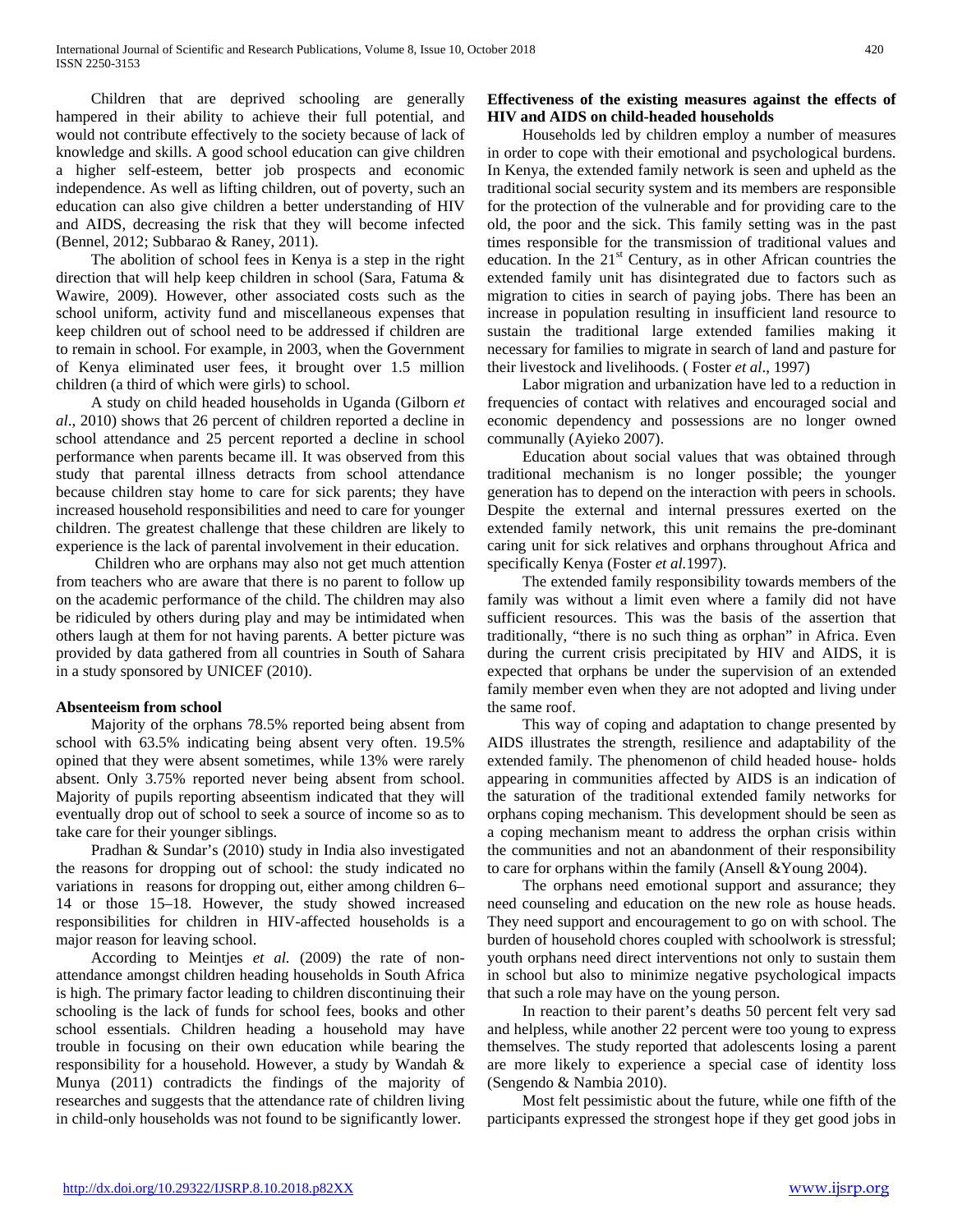future, others hoped they could complete their education or attend vocational education.

## **Perceived Social support**

 When a household begins to feel the effect of HIV and AIDS, families provide the most immediate source of support; psychological, economic and social (Foster &Jiwli 2001). Families are the best hope for orphans, but they require support from outside sources for both immediate survival needs and the longer term. It is therefore important to assist building the capacity of families to improve their economic standing, provide psychosocial support to the affected orphans and strengthen young people's life skills. The capacity of families to protect the rights of orphans and vulnerable in their care depends largely on their economic strength.

 Possible interventions should aim to enhance the economic resilience of the household, such initiatives as conditional cash transfer, insurance, direct subsidies and material assistance can help alleviate the urgent needs of the most vulnerable house hold (Landgren, 2005).

 Long term interventions should include studying closely what was left behind by their departed parents and assist orphans to increase family production in terms of land, livestock and provision of professional advice on how to access micro –credit to start small business, for those who can't continue with school or college. Vocational education should be made available as well for those orphaned youths who have been made to drop out of school.

## **Providing Psychosocial Support**

 Interventions to orphans due to HIV and AIDS tend to focus on education and material needs and ignore the psychosocial needs. These needs are in most cases misunderstood and are difficult to assess. HIV and AIDS undermines and destroys the fundamental human attachments to normal family life and youth development as observed by Foster & Jiwli (2001).

 Youth affected by HIV and AIDS suffer fear and anxiety during parental illness then grief and trauma with the death of the parent. These problems are further compounded by traditional taboos surrounding discussion of AIDS and death. Children and youths orphaned by AIDS cannot cope without support; they need plenty of opportunity to express their feelings without fear of stigma, discrimination or exclusion. (Foster & Jiwli, 2001; REPSSI, 2013).

 Programs addressing the psychosocial needs of the orphans should be incorporated into other programs /activities. Peer support, individual counseling, and group approaches are needed. The school counseling and social welfare programs, faith-based organizations, community volunteer groups, all should be sensitized and equipped to offer psychosocial support to children orphaned by AIDS. Teachers, health care workers and other stake- holders interested with the welfare of the children should be trained to identify signs of distress and take appropriate actions (REPSSI 2003).

# **Providing the orphaned children with life and survival skills**

 In the absence of parental guidance and support, young people who have taken parental responsibility do so without much skill and preparations. Young people require training to enable them cope with the demands of their new responsibilities, they need new and strengthened skills in areas including household management, caring for young siblings, budgeting and accessing other important services.

 Vocation and apprenticeship are key to enhancing their ability to generate income. Further the orphans must be equipped with social and inter personal skills necessary to make informed decisions, communicate effectively and develop coping and selfmanagement mechanisms that will enable them to protect themselves from HIV infections and other risks. These young people should be encouraged to participate actively in planning and implementing all programs that involve their welfare as explained by Williamson (2002), that by involving young people in the fight against HIV &AIDS their confidence and self esteem is improved as they feel responsible as partners.

# **Community support**

 When families cannot adequately meet the basic needs of the orphans and the vulnerable in their care, the larger community becomes the safety net in providing essential support. Local leaders, including traditional and religious leaders, administrators, women groups, prominent citizens, journalist, teachers and others need to be sensitized to the impact of HIV and AIDS and to the circumstance of orphans within their community. This sensitization program should encourage leaders and their communities to take action in support of the affected house -holds and monitor the most vulnerable.

 Their role should be to ensure such orphans are under supervision of adults, that they are enrolled in school, have their basic needs met and can access most of the essential services. Of particular importance is alerting leaders to the risks the children are exposed to, for forced marriages for girls. Leaders should create a culture in which abuse of any kind is unacceptable and violations are dealt with effectively, this heightened awareness can provide attention to the young people made vulnerable by AIDS and simulates locally driven action in response to identified needs as observed by William (2002).

# **Supporting Cooperative activities**

 The rural poor communities provide examples of utilizing locally available resources to help children and house- holds made vulnerable by HIV and AIDS. Community groups can provide direct help to the orphans. They are better placed to assist AIDS affected families in monitoring and visiting the affected house- holds and the provision of volunteer programs that provide much needed psychosocial support, communal gardens, community childcare services, community schools, pooling of funds to provide material assistances, youth clubs and recreational programs. (UNAIDS, 2003)

 The Kenyan community is known for its innovative ways of dealing with issues that threaten its cohesive nature. Specifically, the Luo of Nyanza are known for addressing community issues by forming community –based organizations or groupings to address issues such as funerals, school fees problems, hospital bills and any other threatening issue to the families, this can be seen through the common fundraiserscommonly referred to as *harambees.* On recognizing the increasing vulnerability of orphans in the communities; groups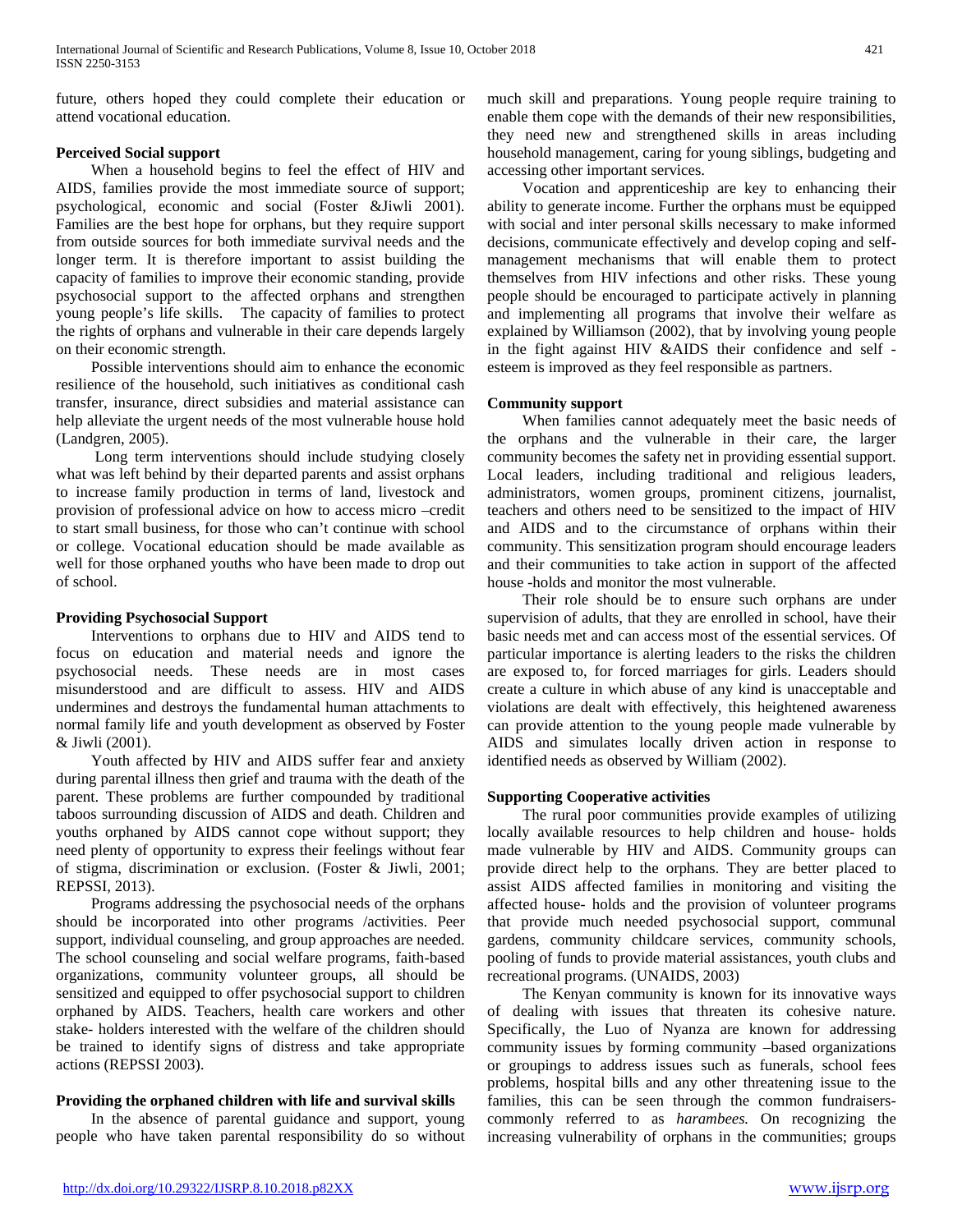are responding by ingenuity; such attempts are meant to provide support for the orphans within their locale. (Williamson, 2002)

 Most community initiatives grow out of the concerns of a few motivated individuals who work together to support the orphans. These initiatives spring from a sense of obligation to care for those in need.

## **Theoretical Framework**

 The study was guided by family systems and ecological systems theory.

## **Family Systems Theory**

 The study was guided by Family Systems theory by Bowen (1954), which posits that people do not exist in a vacuum, but in families and communities. Every family member is connected to each other through a system of overlapping and intertwining relationships that can only be deciphered when all members work as one. This also applies to children affected or infected by AIDS. This theory sees different levels and groups of people as interactive systems where the functioning of the whole is dependent on the interaction between all parts. Family Systems Theory assisted the researcher in this study, to understand the educational and psychosocial factors that affect learners orphaned by AIDS. Whole systems can interact with other systems around them, for instance family may interact with schools, communities, education department and other government departments among other systems.

 AIDS orphans are not treated like any other orphans; they are discriminated against by their peers and are absent from school because some of them need to take care of their terminally ill parents. These factors affect other levels of the system such as community; whereby community members discriminate those who are affected or infected by AIDS; and school level whereby learners orphaned by AIDS are being discriminated by their classmates.

 If most of the learners are having difficulties to perform well in school due to the factors mentioned above, the entire education system will be affected. There may possibly be an imbalance in the whole system because of the disturbances between each of the levels, and so it may be detrimental to view the challenge as being caused by the learners' home factors, which in this study are their parents' illnesses and deaths related to AIDS.

# **Ecological Systems theory**

 Another theory that was relevant to this study is ecological systems theory propounded by Bronfenbrenner (1986) whose assumptions are based on the interdependence between different Organisms and their environments.

 The relationships between organisms and their environments are seen holistically. In a family or household such as child headed households, every individual is essential to another in order to sustain the cycles between birth and death. Therefore, the links between organisms or people within their entire systems depend largely on one another. The theory sees different levels and groups of people as interactive systems where the functioning of the whole is dependent on the interactions between all the parts.

Orphans as in this study, are part of a system that can be affected by different aspects such as members of the extended family, siblings, teachers, neighbours, peers, the curriculum and the school administration. Interdependence here is highly dependent on the activities of each member.

 Therefore, it becomes vital to understand how children's development is shaped by their social contexts (Bray *et al*., 2010). Bronfenbrenner (1986) explains fully how different levels within a system in the social context interact in child development.

# **Research Design.**

 This study was a descriptive survey as it set out to describe and interpret a situation (Etemesi 2013).

 This design helped the researcher to obtain information concerning the status of the orphans at that point in time. Emphasis on qualitative methods allowed the researcher to probe.

## **Target Population**

 Primary school pupils living in child-headed households, and Community Based Organizations formed the unit of analysis. An age range of 9-18 years was selected because they were considered to be mature enough for an interview and they also met the standard definition of a child according to Kenyan Law. Community Based Organizations were picked because they are considered the authority in the community and have personal information on orphaned children in the community. In order to participate in the study, the participants were required to have met the following criteria; aged 9–18 years, heading a household, living in Seme Sub- County, orphaned as a result of a HIV and AIDS-related illness, orphaned for a minimum of 6 months and able to understand and converse in English or Dholuo. At the time of the study, there were approximately 2347 primary schools with a pupil population of 36,000. There are 74 Community Based Organizations working in Seme Sub-County.

## **Sampling Procedures and Sampling Techniques**

 A criterion-based purposive sampling strategy was used to select participants for this study. It is a form of non-probability sampling in which decisions concerning the individuals to be included in the sample were taken by the researcher, based upon a variety of criteria, which may include specialist knowledge of the research issue, or capacity and willingness to participate in the research. When using a purposive sampling technique, researchers rely on their experience, ingenuity and, or previous research findings to obtain a research sample deliberately in such a way that the sample may be regarded as representative of the relevant population (Welman*et al.*, 2010). Purposive sampling technique helped the researcher to select orphaned children who met the research criteria. The researcher then used simple random sampling to select a sample from the pool of orphaned children.

 The sample size for the study was 100 respondents out of which there were 80 orphans selected through simple random sampling from 160 child-headed households and 20 personnel from CBOs working with the selected orphans.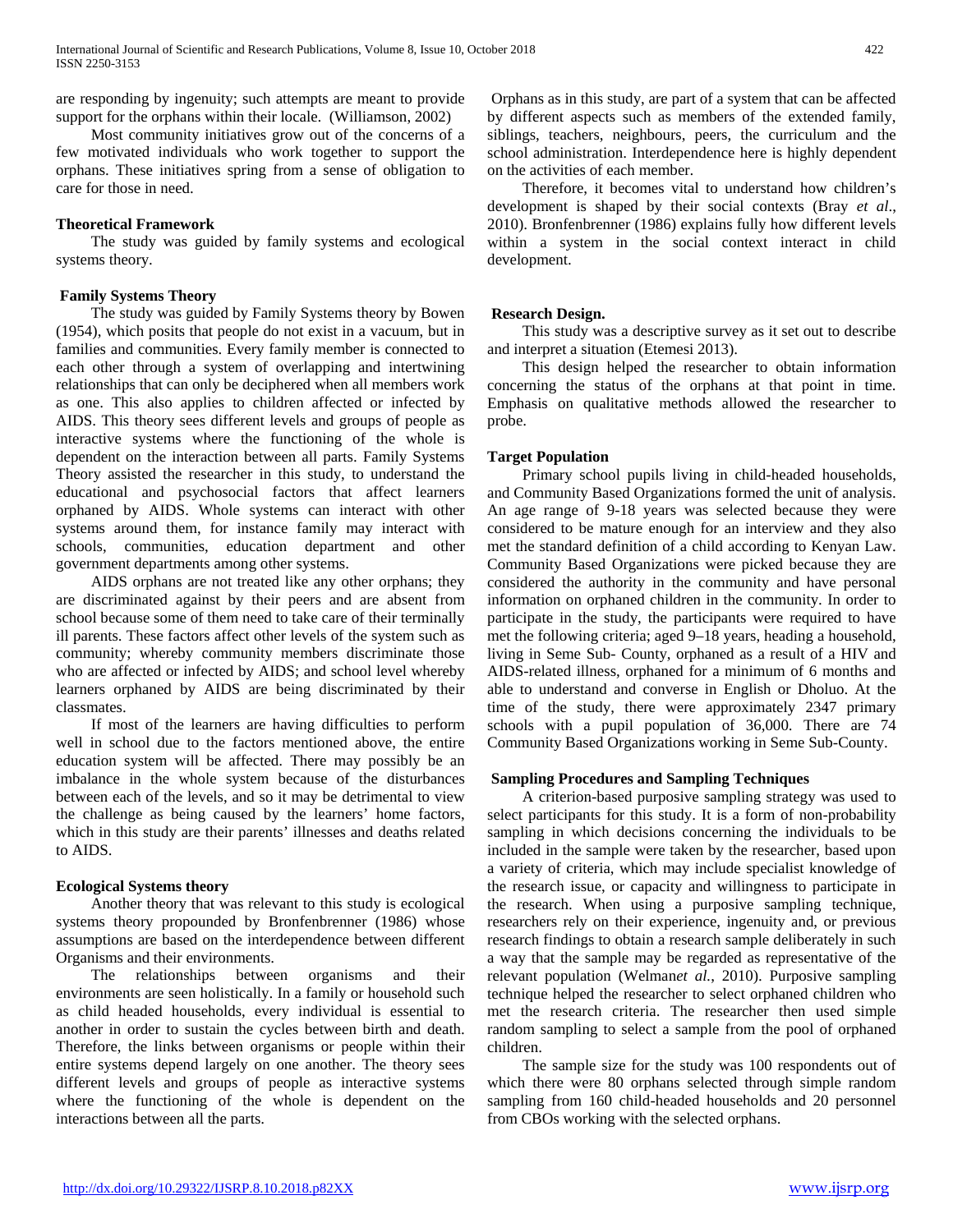#### **Data Collection Instruments**

 The unstructured interviews also allowed the researcher to probe extensively for sensitive issues. In this regard, unstructured interviews enabled the researcher to obtain in-depth data from the perspectives of the child-household heads. The interview schedule was administered to 80 child household heads and 20 community-based organizations personnel.

#### III. RESULTS

## **Demographic information of children heading households**

 Sixty-two (62.%) of the 80 household heads analysed were male and the rest (37.5%) were female , a ratio of almost 2:1. This was indicative that the number of orphan male-headed households are almost double when compared with orphan female headed households in Seme Sub County. Those aged below 10 years comprised 6.25% while those aged 10 to 14 years were the majority at 58.75%. Those above 15 years constituted 35% of the respondents

#### **Demographic information of the CBOs personnel**

 Male respondents working in the community-based organizations totaled 65% of the respondents with the remaining 35% being female respondents. The ages of the respondents ranged between 19 and 55 years, with those aged below 21 years being only 3.5% of the study respondents. These were mostly field and outreach officers. Those aged between 22 and 29 years were the majority in the study at 35% and generally comprised research officers. Workers aged 30 to 39 years constituted 25% and mostly worked as program officers, while those between 40 and 49 years old comprised 15% and were at management levels. There were only 1.25% respondents aged above 50 years.

 This indicates that young people who are still energetic and can conduct effective outreach programs and the research necessary to help the orphans manage most CBOs in the Sub County. How effective their approaches can only be understood from the psychosocial sequels experienced by the orphans in the community. The elderly are very few in the CBO sector and may be involved in advisory services in the community but their expertise and experience is still essential in the management of CBOs.

#### **Psychosocial effects due to HIV and AIDS**

## **Table 4.1: Psychological reactions of orphans (Source: field data)**

| <b>Reaction</b>   | <b>Percentage</b> |
|-------------------|-------------------|
| Anxiety           | 36.25             |
| Depression        | 23.25             |
| Suicidal ideation | 20                |
| Panic Attacks     | 15                |
| <b>Others</b>     | 5.5               |

 As noted in Table 4.1. Anxiety accounts for (36.25%) of the psychological sequel experienced by the orphans. The symptomology of anxiety presented itself in various forms, with

45% of the orphans reporting being restless often and 35% noting being restless sometimes. Only 25% reported not being restless.

Forty five percent reported never having panic attacks, with only 15% percent noting them. Fifty percent sometimes feel that something bad is going to happen to them, while forty percent had the feeling often. Being scared with a reason sometimes was noted by forty percent of the orphans, with fifteen percent being afraid often. However, forty-five percent were not scared without reason.

 Low energy levels were highlighted by (35%) of the orphans and was the most frequently reported depressive symptom resulting from excessive stress noted. Other symptoms of depression presented themselves in the form of suicidal thoughts and self-blame at 20% respectively.

#### **The effects of HIV and AIDS on school attendance and performance**

 According to this study, the orphans reporting to have attended school constituted about 90 %, (72) of the respondents. However, only 61.25% (49) reported being currently enrolled in formal schooling. Those currently enrolled in school were those above the age of ten years. The performance of the children in school was noted as being generally poor (66.25%). Some of factors cited by the orphans include losing interest in their studies, becoming depressed, and even dropping out of school because of taunts by peers.

 The findings highlighted that in some cases teachers actively discriminate and even mistreat affected children in the classroom by neglecting or abusing them hence leading to poor self-concept and low concentration in academics. The dropout rate was higher more among girls interviewed. The factors that may have led to the high dropout rates among the girls include household chores and indifference to girl's education in the community.

 Across Africa, the girl child is viewed as property to be married off at early ages and hence most communities don't pay much attention to their education. Other contributing factors that may lead to early dropouts is the need to seek employment to sustain the child-headed households that may not be receiving support from the extended family members. The children also reported that ostracism and humiliation by their peers were other reasons for dropping out.

 These results were similar to studies in China that compared attendance for children orphaned by AIDS. Enrollment rates were high overall, and no differences were seen among children living in HIV and AIDS affected households and unaffected children. Children orphaned by AIDS had lower attendance but the difference was not significant (Jainhua *et al.,* 2006). In another study conducted in Lao PDR, involving 115 children aged 6–18 years, of which 69% were HIV affected and 31% were not: 95% had ever been to school, and 83% were currently attending.

 These results concur with those of low prevalence Africa Nations, in which enrollment rates are low. A cross-sectional study interviewing 1013 children in Benin found 77% of orphans and vulnerable children aged 6–18 years old were enrolled compared to 82% of non-orphans (GECA*,* 2005) .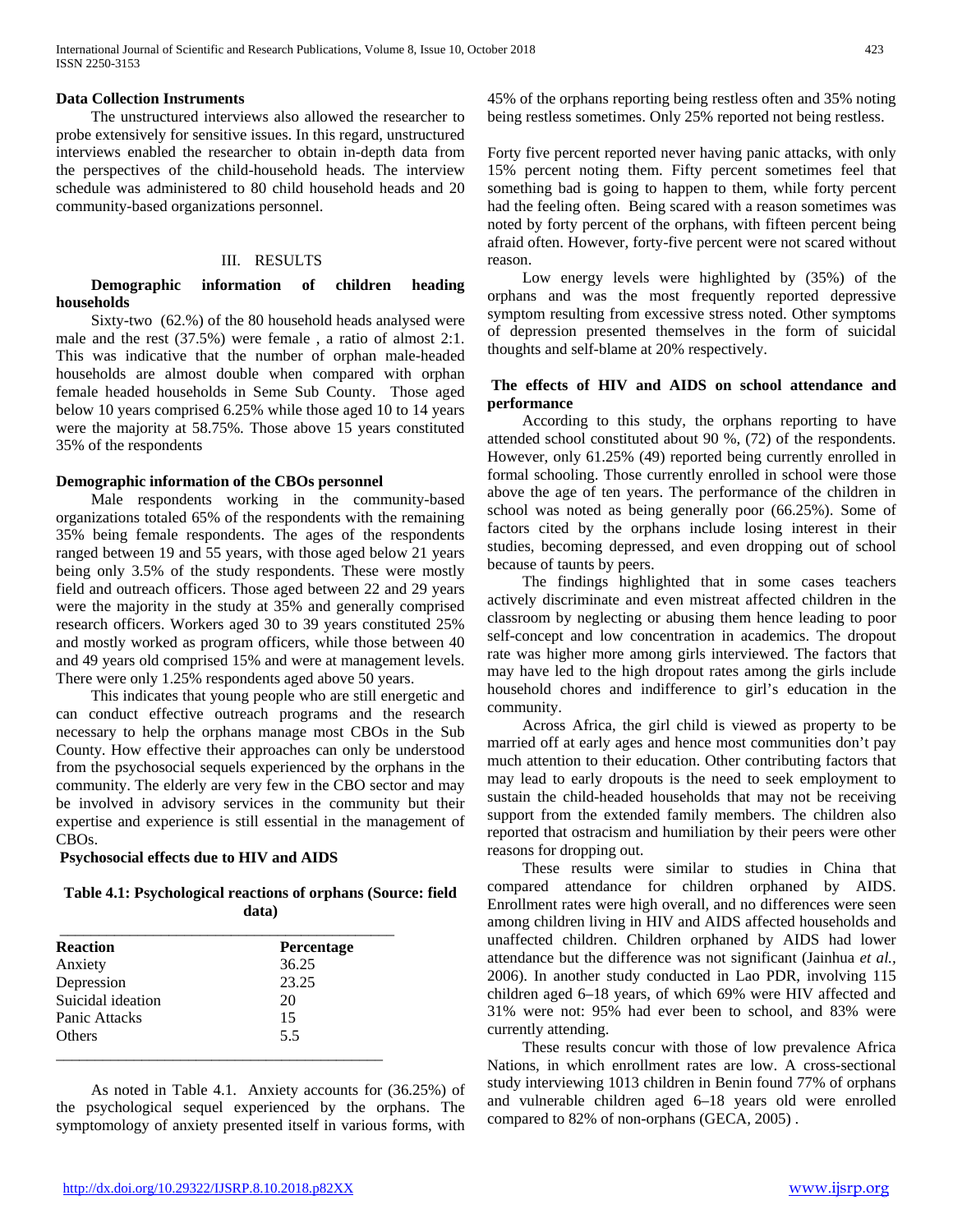#### **Absenteeism from school**

 The child household heads reported that the reasons for absenteeism were seeking part time employment to sustain the family and ostracism by other pupils and teachers. The absenteeism rate among the child household heads was 63.5%.

## **The effectiveness of existing interventions to address the effects of HIV and AIDS on child headed households**

#### **Support by siblings**

 Some of the orphans had siblings who were married (26.5%) and reported that they received some kind of support (11.25%) from them. The kind of support offered to the orphans by their married siblings as indicated in the Figure 6 denotes that food (80%) was the main support. Clothing (8.75%). upkeep money (8%) and schooling support (7.5%) were also reported by the orphans. To a minor extent the elder siblings contributed to medical and accommodation support at 3.75%. Financial upkeep and medical support is noted as being minimal at 8% and 3.75% respectively. These findings illustrate that the extended familial system once prevalent in the Luo community and many similar communities in Africa is slowly being eroded by modernization. The support reported by the orphans in Seme Sub County is a reflection of what is more prevalent in town and city life with the socio-economic hardships encountered in these settings. However, in a rural setting like the study geographical area, the support is supposed to be much higher than represented by the findings, as many relatives are assumed to reside in the rural setting. The support towards the orphans' accommodation and related matters including education that is currently highly subsidized by the government of Kenya for both primary and day secondary education should be much higher.

#### **Support from CBOs**

 Majority (60%) of the community, based organizations C.B.O reported legal and advocacy services as their forte. 35% and 25% respectively reported education and food provision as the service they engaged in. medical services accounted for 20% of the service provision, while 15% respectively engaged in shelter, clothing and other services. However, it was noted that there were organizations that engaged in cross cutting service provision such as medical and nutrition services or legal aid together with education. The reasons for the selective support provision by the Community based organizations was reported as limited donor funding to the CBOs. They opined that the donors were keener to support the big Non-governmental organizations in Seme Sub County as compared to the CBOs that are mostly family and communal outfits.

#### IV. CONCLUSION AND RECOMMENDATIONS.

 Children heading households experience increased levels of psychological and emotional distress. Furthermore, the factors that are inherently part of the reasons that children are affected by HIV and AIDS appear to cause psychological stress in orphans and vulnerable children may also be the result of conditions other than HIV and AIDS. Physical and verbal abuse, level of psychological distress of the guardians, and health status of the guardians are all significant predictors of psychological distress in orphans and vulnerable children, these predictors may also be caused by phenomena other than HIV and AIDS and thus apply to other children as well.

 In African communities, the extended families take in orphans who lose both parents. Children affected by HIV and AIDS in Seme Sub County are at serious risk of exploitation, including labor and sexual abuse. Isolated from emotional connections with the family, some have been forced to live on the market places and beaches either begging or engaging in petty crime as a means to survive. While most of these children, especially the girls were born free of HIV, they are highly vulnerable to HIV infection while in the markets or beaches. The work by the community-based organizations in the Sub- County*,* focus on legal and advocacy services with limited focus on education and food provision. Medical services account for 20% of the CBO service provision with the Ministry of health playing a major role in health care provision of these orphans. Their shelter, clothing and other services are mainly sourced from their hard earned labor with very little CBO contribution.

 The researcher recommends that there should be accessible psychosocial services to help mitigate the effects of HIV and AIDS on child household heads. These should include counseling and mentoring of children and/or caretakers, self-help groups, and various types of community mobilization. In some cases, psychosocial interventions may be designed specifically for children and youth. Self-help groups such as weekly clubs and after-school programs where children can discuss their concerns with individuals similar to themselves can also been implemented. An important area needing attention is focusing on material and financial issues.

#### **REFERENCES**

- [1] *[1] Alonzo*, A. A., &*Reynolds*, N. R. (*2010*).Stigma,HIV and AIDS: An exploration and elaboration of a stigma trajectory. Social Science and Medicine, 41, 303-315
- [2] [2] Ansell, N., & Young, L. (2004). Enabling households to support successful migration in Africa: AIDS Care,16(1), 3-10
- [3] *[3]* Atwine, B.,Canto Graaea ,E.,& Bajunire,F.(2005).*Psychological Distress among AIDS orphans In* Medicine.61,555-564
- [4] *[4] Ayieko*, M.A. (1997). From Single Parents to Child-Headed Households: The Case of Children Orphaned by AIDS in Kisumu and Siaya Districts. *New York: University of Illinois*
- [5] *[5]* Bennell, P. (2009). The Impact of the AIDS Epidemic on the Schooling of Orphans and other Directly Affected Children in Sub-Saharan Africa. The Journal of Developmental Studies 41(3), 467–488.
- [6] *[6]* Bronfenbrenner, U. (1986). The Ecology of Human Development:Experiments by nature & Design. Cambridge,Havard University Press University Press.
- [7] *[7]* Creswell, J. W. (2014) Research design: Qualitative and quantitative approaches, Sage, London.
- [8] *[8]* Crosson-Tower, C**. (**2013) *Understanding Child Abuse and Neglect*, 6th ed., Allyn and Bacon New York: Pearson Education, Inc.
- [9] [9] Dane, B. O., (1997). Children Affected by Aids Springfield, Il.
- [10] *[10]* Etemesi, C. (2008). The analysis of the effect of process operations on service delivery in selected insurance firms in Kenya. Nairobi: Kenyatta University.
- [11] [11] Foster, G. (1997). Child-rearing Children: A study of Child Headed Households –Paper presented at the Social – Demographic Impact of Aids in Africa Conference, University of Natal.